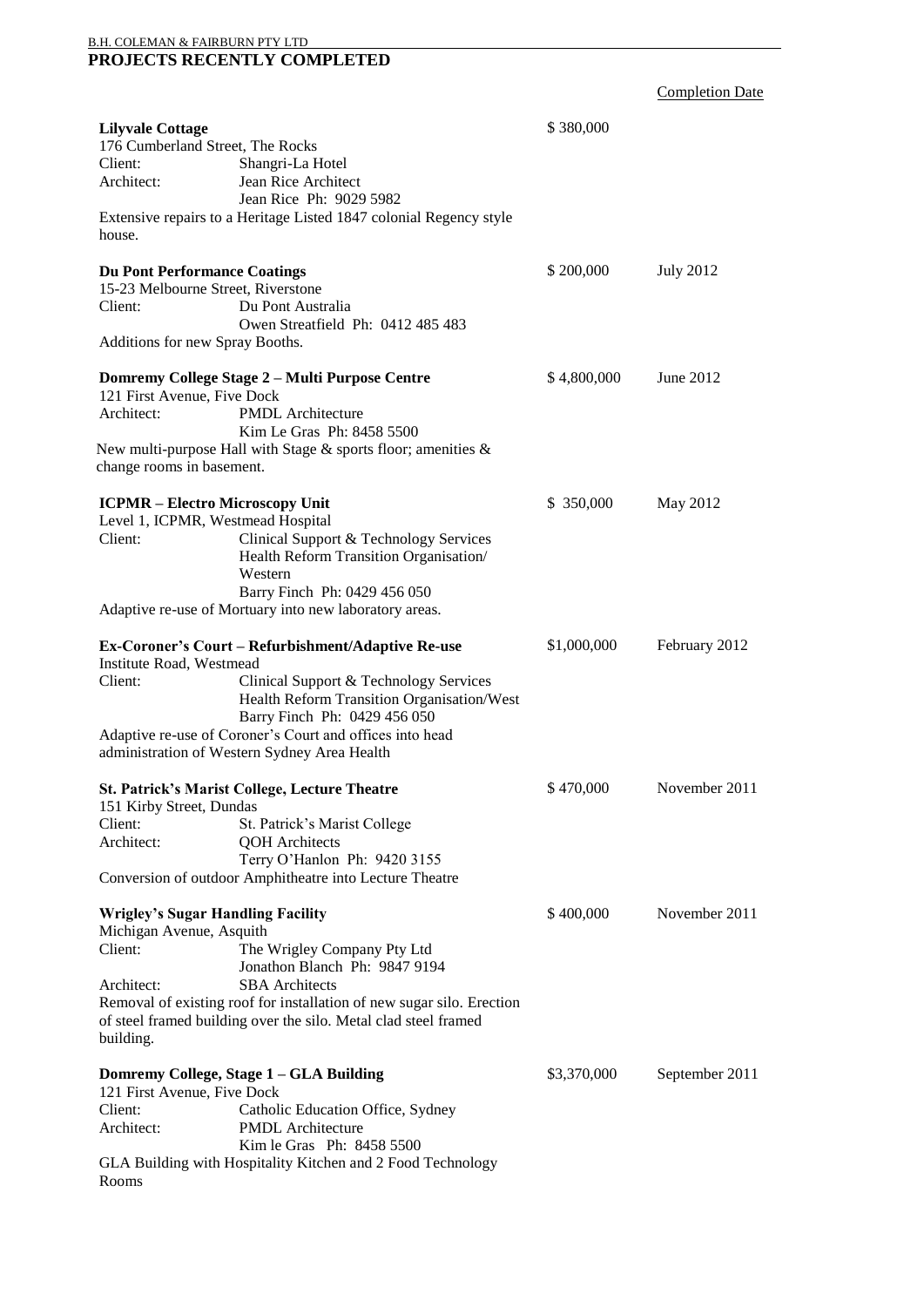|                                         | <b>Sule College, Performing Arts Centre</b>                                              | \$2,100,000  | February 2011    |
|-----------------------------------------|------------------------------------------------------------------------------------------|--------------|------------------|
| 163 Kurrajong Road, Prestons            |                                                                                          |              |                  |
| Client:                                 | Sule College<br>Recep Aydogan Ph: 9608 3311                                              |              |                  |
|                                         | Construction of a performing arts/indoor sports hall with attached                       |              |                  |
|                                         | two level classroom block containing 10 classrooms, amenities and a                      |              |                  |
| small junior school library.            |                                                                                          |              |                  |
| <b>St. Maroun's College</b>             |                                                                                          | \$900,000    | January 2011     |
| 194 Wardell Road, Dulwich Hill          |                                                                                          |              |                  |
| Client:                                 | St. Maroun's College                                                                     |              |                  |
| Architect:                              | Anthony Gan Architect                                                                    |              |                  |
|                                         | Anthony Gan Ph: 9416 5772<br>Upgrade of external playground areas including pavements &  |              |                  |
|                                         | landscaping; new basketball court & new Kindy soft play area.                            |              |                  |
|                                         | <b>Cumberland Hospital Building 105 A &amp; B Refurbishment</b>                          | \$387,000    | December 2010    |
| Fleet Street, North Parramatta          |                                                                                          |              |                  |
| Client:                                 | Sydney West Area Health Service                                                          |              |                  |
|                                         | Phillipa Venn-Brown Ph: 0407 467 411                                                     |              |                  |
|                                         | Refurbishment of heritage building; removing flaking render and                          |              |                  |
|                                         | plaster; refurbishment of doors and windows and re-painting.                             |              |                  |
| <b>Chisholm Catholic Primary School</b> |                                                                                          | \$2,175,000  | September 2010   |
| 30 Collith Avenue, Bligh Park           |                                                                                          |              |                  |
| Client:<br>Architect:                   | Catholic Education Office, Parramatta<br><b>PMDL</b> Architecture                        |              |                  |
|                                         | Peter Doddrell Ph: 8458 5500                                                             |              |                  |
|                                         | New Multi-Purpose Learning Building, new Canteen, external works                         |              |                  |
|                                         | <b>Our Lady of the Way Primary School</b>                                                | \$1,500,000  | October 2010     |
| 49 Forbes Street, Emu Plains            |                                                                                          |              |                  |
| Client:                                 | <b>Catholic Education Office</b>                                                         |              |                  |
| Architect:                              | <b>PMDL</b> Architecture<br>Bill Shipman Ph: 8458 5500                                   |              |                  |
|                                         | Extensions to existing school and refurbishment of existing rooms.                       |              |                  |
|                                         |                                                                                          |              |                  |
| Mulgoa Road, Penrith                    | <b>Chifley Hotel Stage 3 Refurbishment</b>                                               |              |                  |
| Client:                                 | Lend Lease Funds Management                                                              | \$1,215,300  | October 2010     |
| Architect:                              | PTI Group                                                                                |              |                  |
|                                         | Lewis Lau Ph: 9283 0860                                                                  |              |                  |
|                                         | Refurbishment of 25 existing suites.                                                     |              |                  |
|                                         | Wrigley Company – Shower & Locker Room Refurbishment                                     | \$<br>95,450 | October 2010     |
| Michigan Avenue, Asquith                |                                                                                          |              |                  |
| Client:                                 | The Wrigley Co. Pty Ltd<br>Ross Hannaford Ph: 9847 9111                                  |              |                  |
|                                         | Internal refurbishment of shower/amenities & locker rooms.                               |              |                  |
| <b>St. John's Primary School</b>        |                                                                                          | \$1,188,000  | <b>July 2010</b> |
| 5 McCulloch Street, Riverstone          |                                                                                          |              |                  |
| Client:                                 | Catholic Education Office, Parramatta                                                    |              |                  |
| Architect:                              | <b>PMDL</b> Architecture                                                                 |              |                  |
|                                         | Bill Shipman Ph: 8458 5500<br>Small Hall with attached amenities and COLA                |              |                  |
|                                         |                                                                                          |              |                  |
|                                         | <b>Our Lady of the Angels Primary School</b>                                             | \$4,132,000  | <b>July 2010</b> |
| Wellgate Avenue, Kellyville             |                                                                                          |              |                  |
| Client:                                 | Catholic Education Office, Parramatta                                                    |              |                  |
| Architect:                              | <b>PMDL</b> Architecture                                                                 |              |                  |
|                                         | Kim le Gras 8458 5500<br>Brick Admin. Block with staff amenities & demountable buildings |              |                  |
|                                         | with 4 classrooms, covered walkways & outdoor awning area.                               |              |                  |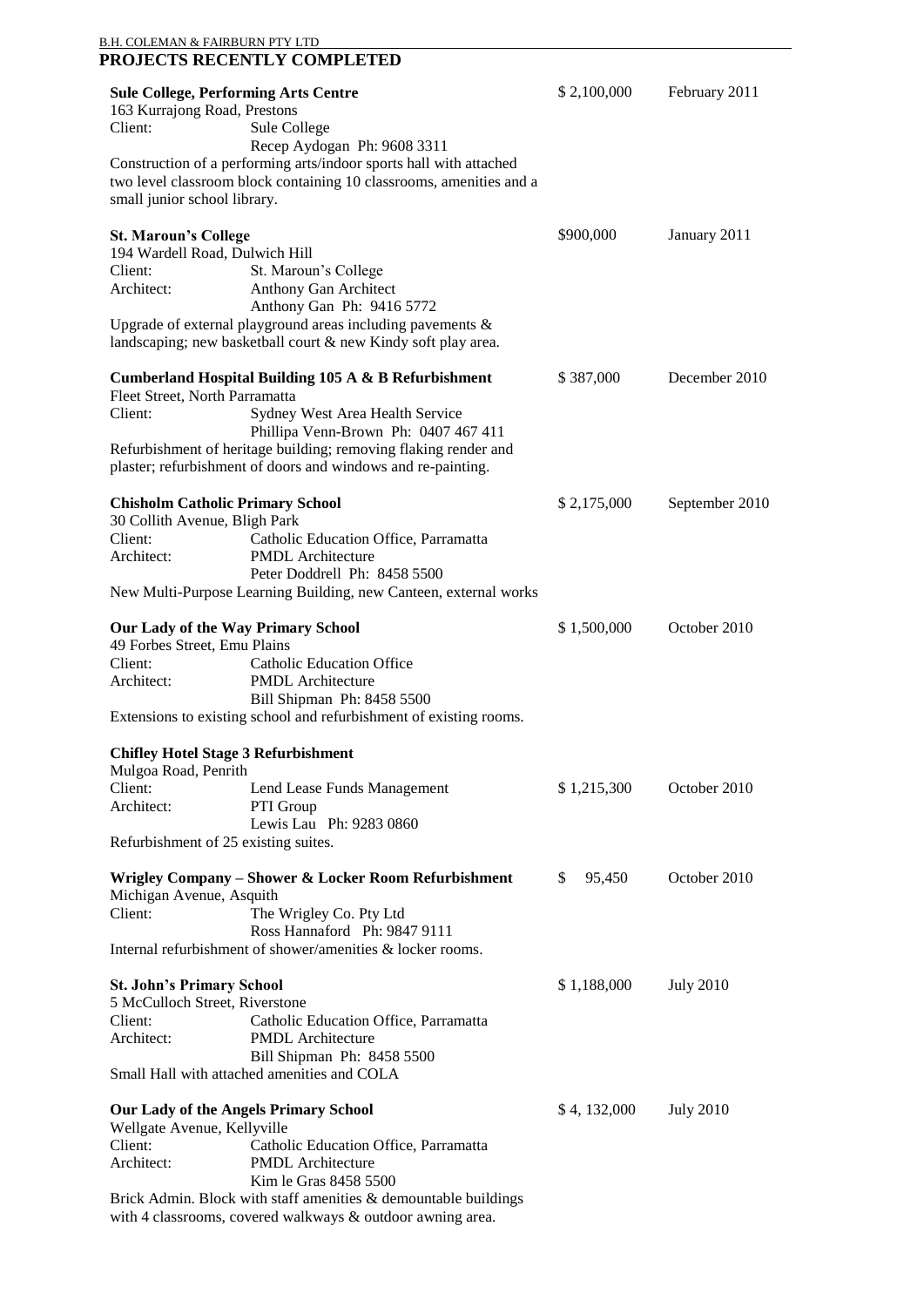| <u>B.H. COLEMAN &amp; FAIRBURN PTY LTD</u>            | <b>PROJECTS RECENTLY COMPLETED</b>                                                                 |             |                  |
|-------------------------------------------------------|----------------------------------------------------------------------------------------------------|-------------|------------------|
| <b>Sule College</b>                                   |                                                                                                    | \$1,270,000 | February 2010    |
| 163 Kurrajong Road, Prestons                          |                                                                                                    |             |                  |
| Client:                                               | Sule College                                                                                       |             |                  |
|                                                       | Recep Aydogan Ph: 9608 3311                                                                        |             |                  |
| Extension to Boys' High School                        |                                                                                                    |             |                  |
| <b>Westmead Dental Clinic</b>                         |                                                                                                    | \$1,200,000 | October 2009     |
| Mons Road, Westmead                                   |                                                                                                    |             |                  |
| Client:                                               | Sydney West Area Health Service                                                                    |             |                  |
|                                                       | Michael Oliver Ph: 9845 9229                                                                       |             |                  |
| Architect:<br>Internal alterations and fit-out works. | <b>Morrison Design</b>                                                                             |             |                  |
|                                                       |                                                                                                    |             |                  |
|                                                       | <b>SCEGGS Darlinghurst - Rebuild Historic 1833 Verandah</b>                                        | \$30,000    | <b>July 2009</b> |
| 215 Forbes Street, Darlinghurst                       |                                                                                                    |             |                  |
| Client:                                               | <b>SCEGGS Darlinghurst</b>                                                                         |             |                  |
|                                                       | Mick Vidovic Ph: 9332 1133                                                                         |             |                  |
|                                                       | Demolition & re-build of part of rotted timber verandah structure.                                 |             |                  |
| <b>Lilyfield Uniting Community Care</b>               |                                                                                                    | \$2,600,000 | June 2009        |
| 1-3 Glover Street, Lilyfield                          |                                                                                                    |             |                  |
| Client:                                               | <b>Uniting Community Care</b>                                                                      |             |                  |
| Architect:                                            | Morrison Design Partnership                                                                        |             |                  |
|                                                       | Joy Hardy Ph: 9966 5566                                                                            |             |                  |
|                                                       | Conversion of old hospital into admin & community care facility                                    |             |                  |
|                                                       | Australian Club - Level 4 and 5 Suites and Cellar Sales                                            | \$550,000   | March 2009       |
| Macquarie Street, Sydney                              |                                                                                                    |             |                  |
| Client:                                               | <b>Australian Club</b>                                                                             |             |                  |
| Architect:                                            | Gordon G. Fuller Architects                                                                        |             |                  |
|                                                       | Derek Raithby Ph: 0411 531 273<br>Conversion of standard rooms into Suites, fit-out of Cellar Door |             |                  |
| sales area                                            |                                                                                                    |             |                  |
|                                                       |                                                                                                    |             |                  |
| <b>St. Patrick's Marist College</b>                   |                                                                                                    | \$3,600,000 | March 2009       |
| 171 Kirby Street, Dundas                              |                                                                                                    |             |                  |
| Client:                                               | <b>Catholic Education Office</b>                                                                   |             |                  |
| Architect:                                            | <b>QOH</b> Architects                                                                              |             |                  |
|                                                       | Terry O'Hanlon Ph: 9420 3155                                                                       |             |                  |
|                                                       | New free-standing Multi-Purpose Hall, plus a New Music Centre                                      |             |                  |
|                                                       | St. Mary's Cathedral - New Sanctuary Joinery                                                       | \$1,180,000 | February 2009    |
| Sydney                                                |                                                                                                    |             |                  |
| Client:                                               | St Mary's Cathedral                                                                                |             |                  |
| Architect:                                            | John Graham & Associates                                                                           |             |                  |
|                                                       | John Graham Ph: 9241 4688                                                                          |             |                  |
| <b>Allambie Heights Lutheran Homes</b>                |                                                                                                    | \$6,600,000 | November 2008    |
|                                                       | 3 Martin Luther Place, Allambie Heights                                                            |             |                  |
| Client:                                               | Allambie Heights Village                                                                           |             |                  |
|                                                       | Ciaran Foley Ph: 9975 5800                                                                         |             |                  |
| Architect:                                            | <b>Straesser Architects</b>                                                                        |             |                  |
|                                                       | Georg Straesser Ph: 8823 9400                                                                      |             |                  |
| new Community Building                                | Major extensions and additions to Self-Care Units, Hostels, Admin.,                                |             |                  |
|                                                       |                                                                                                    |             |                  |
|                                                       | <b>Macquarie University - Animal Behaviour Facility</b>                                            | \$3,072,000 | November 2008    |
|                                                       | Culloden Road, Macquarie University                                                                |             |                  |
| Client:                                               | Macquarie University                                                                               |             |                  |
| Architect:                                            | Conybear Morrison                                                                                  |             |                  |
|                                                       | Ron Yuen Ph: 8244 8888                                                                             |             |                  |
|                                                       | Free standing, steel framed, metal and fibre cement cladding,                                      |             |                  |

laboratories, research area and offices.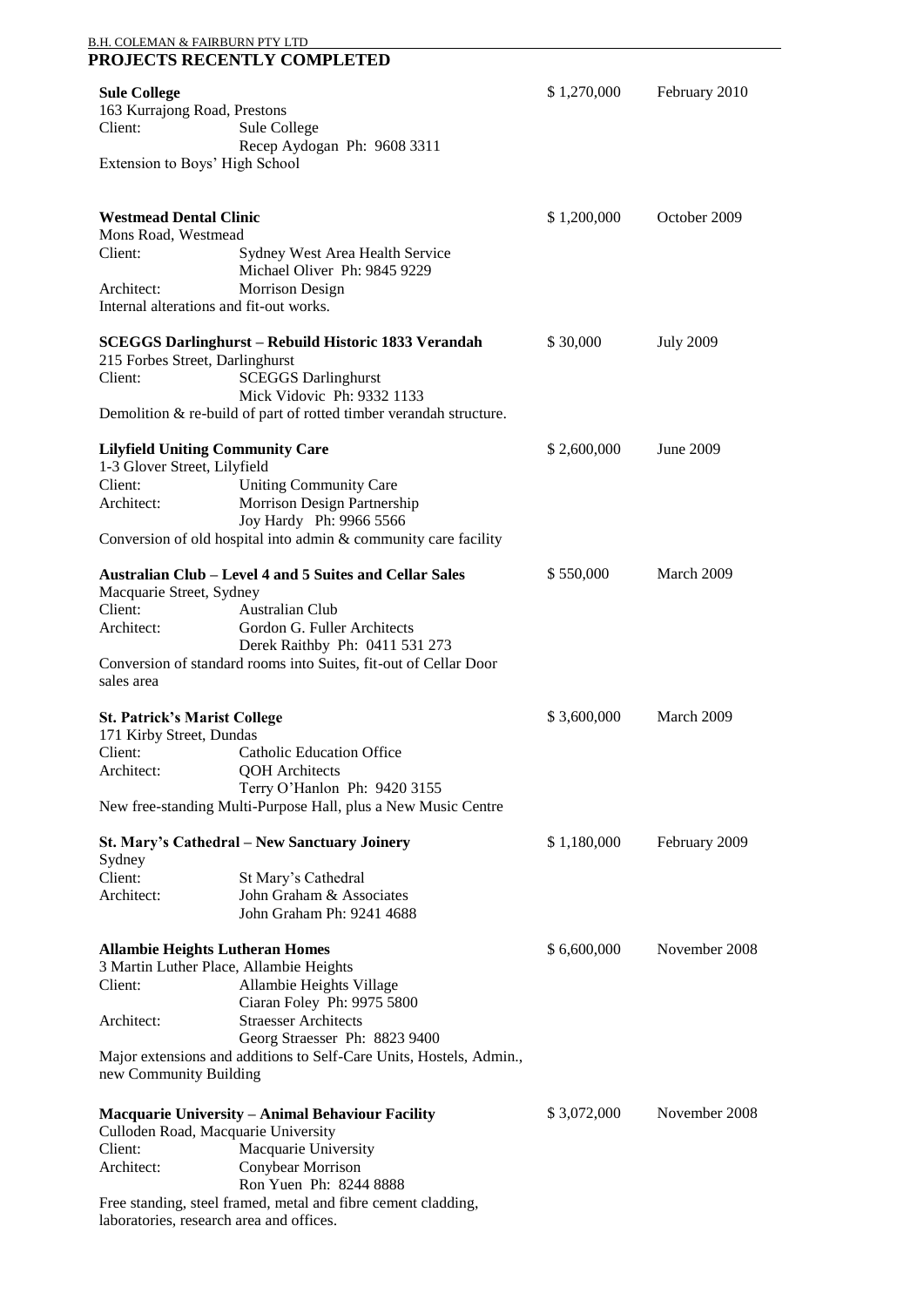| B.H. COLEMAN & FAIRBURN PTY LTD                                    |                                                                                    |             |                  |
|--------------------------------------------------------------------|------------------------------------------------------------------------------------|-------------|------------------|
|                                                                    | PROJECTS RECENTLY COMPLETED                                                        |             |                  |
| <b>St. Charbel's College</b>                                       |                                                                                    | \$4,700,000 | January 2009     |
| 118-124 Highclere Avenue, Punchbowl                                |                                                                                    |             |                  |
| Client:                                                            | Lebanese Maronite Order of Monks                                                   |             |                  |
| Architect:                                                         | Chanine Design                                                                     |             |                  |
|                                                                    | Ziad Chanine Ph: 9516 2793                                                         |             |                  |
|                                                                    | Multi-level classroom building including 15 classrooms, seminar                    |             |                  |
|                                                                    | rooms, teacher study prep. areas, administration offices, canteen and              |             |                  |
|                                                                    | amenities, external basketball court play areas and car park for 77                |             |                  |
| cars.                                                              |                                                                                    |             |                  |
|                                                                    |                                                                                    |             |                  |
| <b>St. Declan's Primary School</b>                                 |                                                                                    | \$2,806,000 | December 2008    |
| Client:                                                            | Cnr. Forest Road & Penshurst Street, Penshurst<br><b>Catholic Education Office</b> |             |                  |
| Architect:                                                         | <b>MLR</b> Architects                                                              |             |                  |
|                                                                    | Horace Rapisarda Ph: 9629 3233                                                     |             |                  |
|                                                                    | New 2-storey addition to existing building: Multi-Purpose Hall and 2               |             |                  |
|                                                                    | GLAs and amenities to ground floor; 6 GLAs to first floor.                         |             |                  |
|                                                                    |                                                                                    |             |                  |
|                                                                    | Cumberland Hospital - Building 39 - Design & Construct                             | \$207,000   | December 2008    |
| Fleet Street, North Parramatta                                     |                                                                                    |             |                  |
| Client:                                                            | Sydney West Area Health Service                                                    |             |                  |
|                                                                    | Deirdre Newman Ph: 8838 6400                                                       |             |                  |
|                                                                    | St. Mary's Cathedral - Installation of new Marble Altar                            | \$35,000    | <b>June 2008</b> |
| Sydney                                                             |                                                                                    |             |                  |
| Client:                                                            | St Mary's Cathedral                                                                |             |                  |
|                                                                    | Deliver & install 6 tonne Marble Altar into Sanctuary floor.                       |             |                  |
|                                                                    |                                                                                    |             |                  |
|                                                                    | St. Mary's Cathedral – New Liturgical Furniture                                    | \$345,000   | June 2008        |
| Sydney                                                             |                                                                                    |             |                  |
| Client:                                                            | St Mary's Cathedral                                                                |             |                  |
| Designer:                                                          | Nigel Boonham, Greenwich London.                                                   |             |                  |
| Architect:                                                         | John Graham & Associates                                                           |             |                  |
|                                                                    | John Graham Ph: 9241 4688                                                          |             |                  |
| Stool, Olea Sacra, Chairs & Stools.                                | Fabricate new Celebrants Chair, Credence Tables, Prie Dieu, Fauld                  |             |                  |
|                                                                    |                                                                                    |             |                  |
|                                                                    | <b>Base Backpackers Hotel Refurbishment</b>                                        | \$1,107,000 | November 2007    |
| 469 Kent Street, Sydney                                            |                                                                                    |             |                  |
| Client:                                                            | <b>Base Backpackers</b>                                                            |             |                  |
| Architect:                                                         | PTI Architects                                                                     |             |                  |
|                                                                    | Chris Thomas Ph: 9283 0860                                                         |             |                  |
|                                                                    |                                                                                    |             |                  |
| <b>Chifley Hotel 54 Room Refurbishment</b><br>Mulgoa Road, Penrith |                                                                                    | \$922,000   | August 2007      |
| Client:                                                            | Lend Lease Funds Management                                                        |             |                  |
| Architect:                                                         | Lisa James Design                                                                  |             |                  |
|                                                                    | Lisa James Ph: 0412 907 218                                                        |             |                  |
|                                                                    |                                                                                    |             |                  |
|                                                                    | St. Alban's Education Centre - Alterations & Refurbishment                         | \$811,000   | April 2007       |
| Cnr. Tryon & Lindfield Roads, Lindfield                            |                                                                                    |             |                  |
| Client:                                                            | <b>Anglican Church Property Trust</b>                                              |             |                  |
|                                                                    | Diocese of Sydney                                                                  |             |                  |
| Architect:                                                         | Noel Bell Ridley Smith Architects                                                  |             |                  |
|                                                                    | Ms. Yuen Yip Ph: 9922 2344                                                         |             |                  |
| <b>North Head Gatehouse – Former School of Artillery</b>           |                                                                                    | \$579,000   | March 2007       |
| Off North Head Scenic Drive, Manly                                 |                                                                                    |             |                  |
| Client:                                                            | Sydney Harbour Federation Trust                                                    |             |                  |
|                                                                    | Natacha Guilbaud Ph: 8969 2100                                                     |             |                  |
|                                                                    |                                                                                    |             |                  |
| Sule College – Multi Purpose Hall                                  |                                                                                    | \$3,150,000 | December 2006    |
| 163 Kurrajong Road, Prestons                                       |                                                                                    |             |                  |
| Client:                                                            | Sule College                                                                       |             |                  |
|                                                                    | Recep Aydogan Ph: 9608 3311                                                        |             |                  |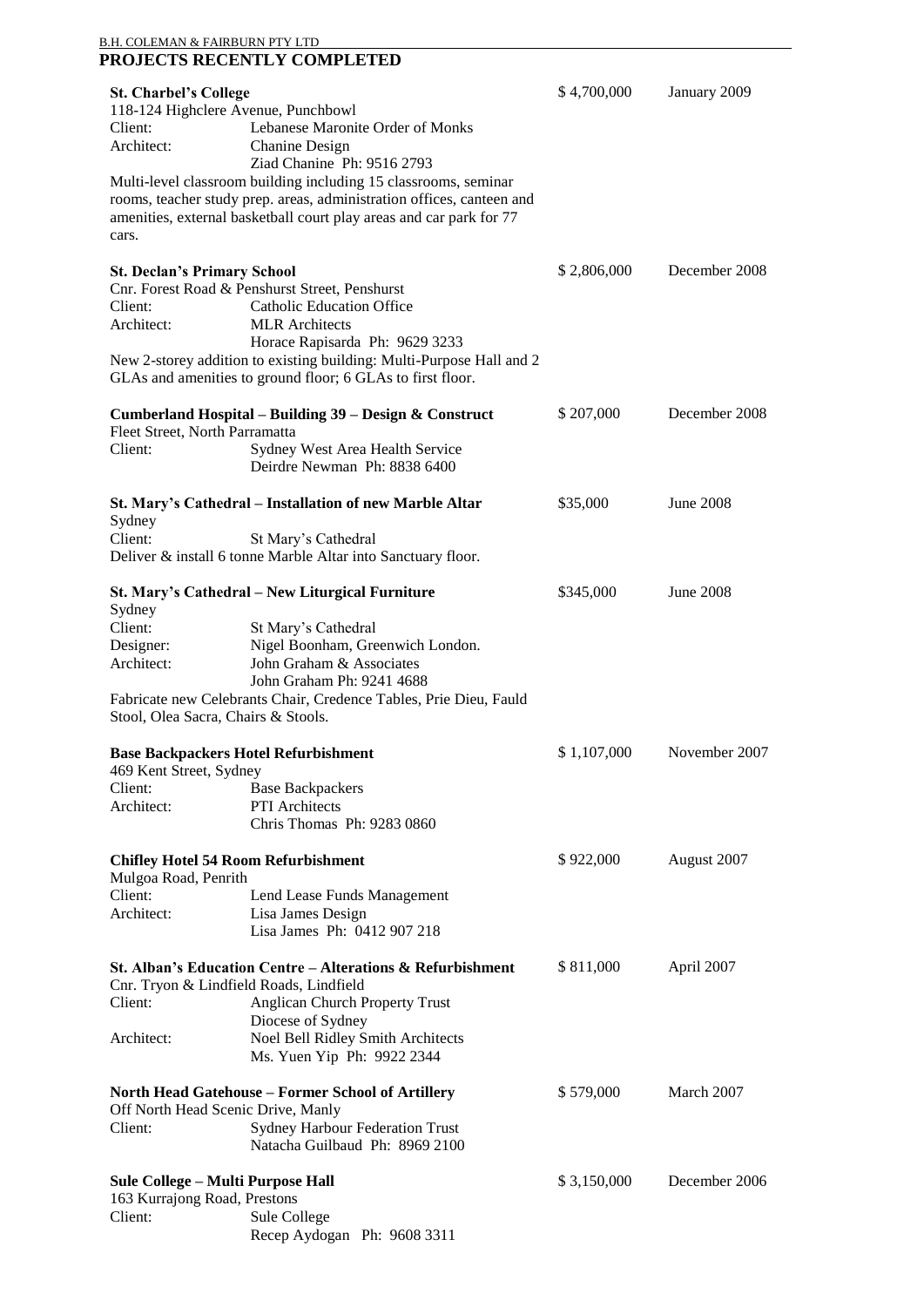| <u>B.H. COLEMAN &amp; FAIRBURN PTY LTD</u>                         | PROJECTS RECENTLY COMPLETED                                                                       |             |                  |
|--------------------------------------------------------------------|---------------------------------------------------------------------------------------------------|-------------|------------------|
|                                                                    | <b>Fitzgerald Memorial Hostel - Additions &amp; Alterations</b>                                   | \$1,100,000 | September 2006   |
| Rum Corps Lane, Windsor                                            |                                                                                                   |             |                  |
| Client:                                                            | Fitzgerald Memorial Hostel Inc.                                                                   |             |                  |
| Architect:                                                         | <b>Oikos Architects</b><br>Ray Stevens Ph: 9810 7854                                              |             |                  |
|                                                                    | <b>Hawkesbury Race Club - New Motel</b>                                                           | \$3,900,000 | August 2006      |
| Racecourse Road, Clarendon                                         |                                                                                                   |             |                  |
| Client:                                                            | Hawkesbury Race Club                                                                              |             |                  |
| Architect                                                          | Robin McKay Architects<br>Robin McKay Ph: 4735 4222                                               |             |                  |
|                                                                    | <b>Cumberland Hospital: Building 3A South</b>                                                     | \$391,000   | <b>July 2006</b> |
| Fleet Street, North Parramatta                                     |                                                                                                   |             |                  |
| Client:                                                            | Sydney West Area Health Service                                                                   |             |                  |
| Architect:                                                         | Morrison Design Partnership<br>Ross Harmston Ph: 9966 5566                                        |             |                  |
|                                                                    | St. Michael's Primary School - Alterations & Additions                                            | \$2,160,000 | <b>July 2006</b> |
| Client:                                                            | 181-185 Longeuville Road, Lane Cove<br><b>Catholic Education Office</b>                           |             |                  |
| Architect:                                                         | David Fleeting Architects                                                                         |             |                  |
|                                                                    | David Fleeting Ph: 8399 2733                                                                      |             |                  |
| <b>Orica - Hypochlorite Loading Bay</b>                            |                                                                                                   | \$310,000   | August 2006      |
| Project Manager:                                                   | Botany Industrial Park, Banksmeadow<br>LCF & Associates Pty Ltd                                   |             |                  |
|                                                                    | Chris Flannery Ph: 9531 8611                                                                      |             |                  |
| Macquarie Street, Sydney                                           | The Australian Club - Level 1 Refurbishment                                                       | \$1,300,000 | May 2006         |
| Architect:                                                         | Gordon G. Fuller Architects                                                                       |             |                  |
|                                                                    | Derek Raithby Ph: 0411 531 273                                                                    |             |                  |
| <b>Titan Ford - New Showroom</b>                                   |                                                                                                   | \$2,400,000 |                  |
| 780 Pittwater Road, Brookvale                                      |                                                                                                   |             |                  |
| Client:<br>Architect:                                              | Ford Australia<br><b>Birchall &amp; Partners</b>                                                  |             |                  |
|                                                                    | Graham Birchall Ph: 07 3812 2655                                                                  |             |                  |
|                                                                    | <b>Cumberland Hospital – Building 3A North</b>                                                    | \$406,000   |                  |
| Fleet Street, North Parramatta                                     |                                                                                                   |             |                  |
| Client:<br>Architect:                                              | Sydney Western Area Health Service                                                                |             |                  |
|                                                                    | <b>Morrison Design</b><br>Tina Lie Ph: 9966 5566                                                  |             |                  |
| <b>Seventh Day Adventist Church - Extensions</b>                   |                                                                                                   | \$320,000   |                  |
| 84-86 Cecil Avenue, Castle Hill                                    |                                                                                                   |             |                  |
| Architect:                                                         | Stephen Menzies Ph: 9680 8396                                                                     |             |                  |
| <b>Base Backpackers - Refurbishment</b><br>477 Kent Street, Sydney |                                                                                                   | \$460,000   |                  |
| Client:                                                            | <b>Base Backpackers</b>                                                                           |             |                  |
| Architect:                                                         | PTI Architects<br>Eran Zeevi Ph: 9283 0860                                                        |             |                  |
| Suakin Drive, Georges Heights                                      | <b>Sydney Harbour Federation Trust - New Headquarters</b><br>Training Command - Buildings 28 & 29 | \$2,900,000 |                  |
| Client:                                                            | <b>Sydney Harbour Federation Trust</b>                                                            |             |                  |
|                                                                    | Libby Bennett Ph: 8969 2100                                                                       |             |                  |